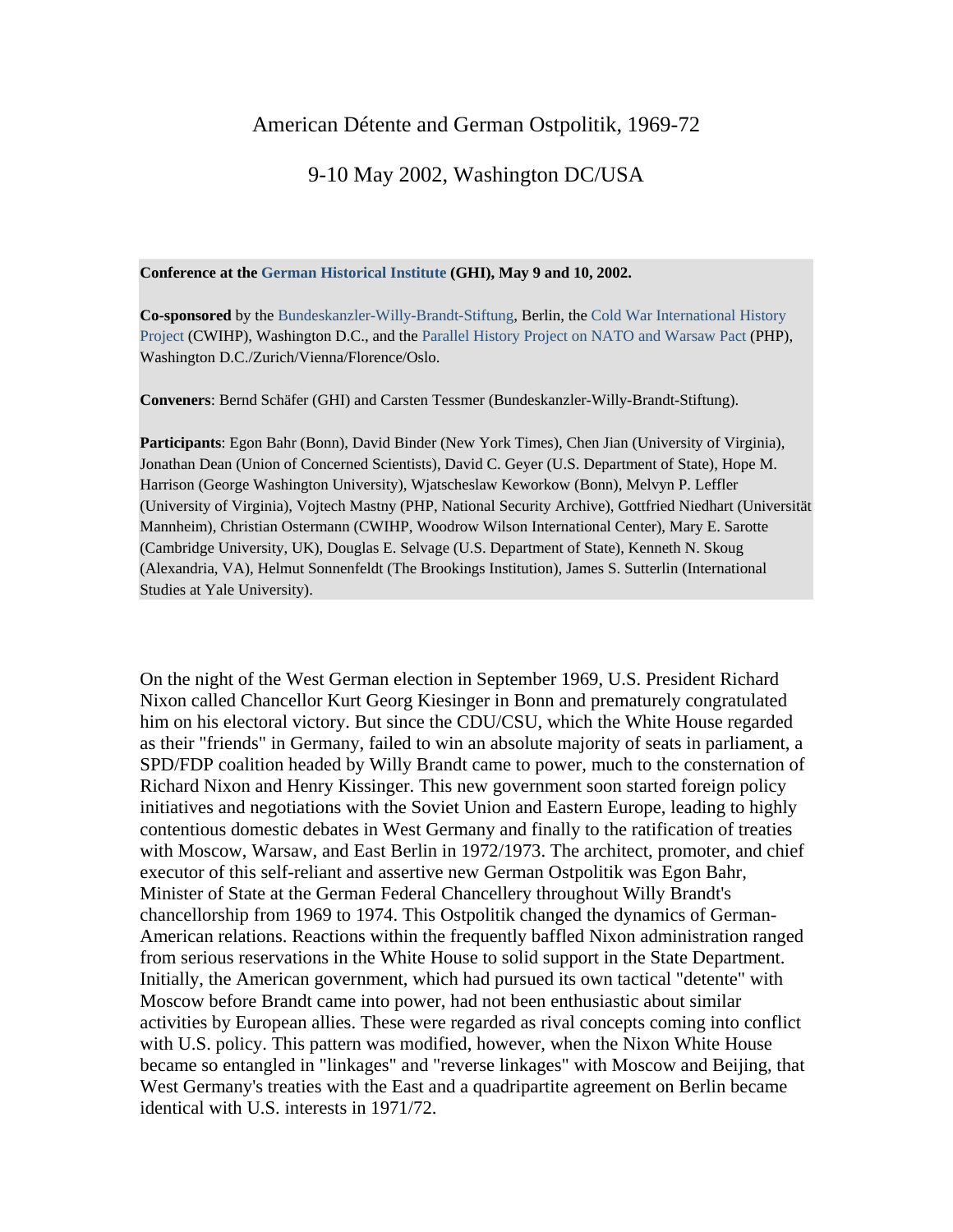Commemorating the thirtieth anniversary of the dramatic weeks of April and May 1972, when Willy Brandt barely survived a no-confidence motion and secured the parliamentary passage of the treaties with the East (Ostverträge) a few weeks later, the GHI and the Bundeskanzler-Willy-Brandt-Stiftung hosted a two-day conference with an international group of scholars and contemporary participants in the events. Cosponsoring this event and furthering its outreach into the scholarly "cold war history community" were the Washington- and Zurich-based Parallel History Project on NATO and the Warsaw Pact (PHP) at the National Security Archive and the Cold War International History Project (CWIHP) at the Woodrow Wilson International Center. The conference participants were welcomed by Christof Mauch (GHI) and Gerhard Groß (Bundeskanzler-Willy-Brandt-Stiftung) on behalf of the hosts, Vojtech Mastny (PHP) and Christian Ostermann (CWIHP) for the co-sponsors, and by Bernd Schäfer (GHI) for the conveners.

The first day of the conference was devoted to presentations by scholars, followed by discussions with the audience, in which many of the contemporary participants present shared their impressions with the historians. The morning session began with a paper by Hope M. Harrison on the significance of the 1961 construction of the Berlin Wall. She convincingly outlined the U.S. commitment to West, not East Berlin and the implied recognition of a Soviet sphere of influence. This led to long-lasting effects on certain West German political leaders and paved the way for Ostpolitik many years later. Vojtech Mastny placed the Brandt/Bahr negotiations between 1969 and 1972 into the wider context of superpower relations by presenting a critical assessment of U.S. Realpolitik concerning relations with the Soviet Union during those years. Whereas the Nixon administration reassured the USSR that it would respect its sphere of influence in Europe, the Western European advocates of détente pursued a potentially destabilizing policy towards the East by emphasizing bilateral treaties and multilateral endeavors like the Conference on Security and Cooperation in Europe (CSCE). Chen Jian gave a vivid description of the "Chinese factor" by analyzing Mao's motives for the Chinese-American rapprochement of 1971/72 and pointing out the distracting effect this historic turnaround had on the Soviet Union. In fact, the Chinese "threat," as it was perceived in Moscow, alleviated Soviet concerns about accommodation with West Germany and Western Europe and instigated a policy favorable towards "détente" in Europe. How all these international strategic implications came into play over Germany, was demonstrated by David C. Geyer's analysis of the 1971 Quadripartite Agreement on Berlin. Drawing extensively on U.S. sources that were declassified over the last few years, he showed how the White House used back channels not just to outmaneuver the State Department, but also to secretly negotiate with the Soviets and the West Germans on an unprecedented diplomatic level. This session was moderated and concluded by Melvyn P. Leffler, who presented an assessment of the U.S. policy of détente, which he considered just another form of "containment," but now undertaken from an American position of extreme "weakness" due to the Vietnam involvement and domestic political factors.

The afternoon session, chaired by Gottfried Niedhart, focused on the content and origins of the actual Ostverträge. Whereas Carsten Tessmer highlighted the first cornerstone of this complex, the 1970 Moscow Treaty with its mutual renunciation of force, Douglas E.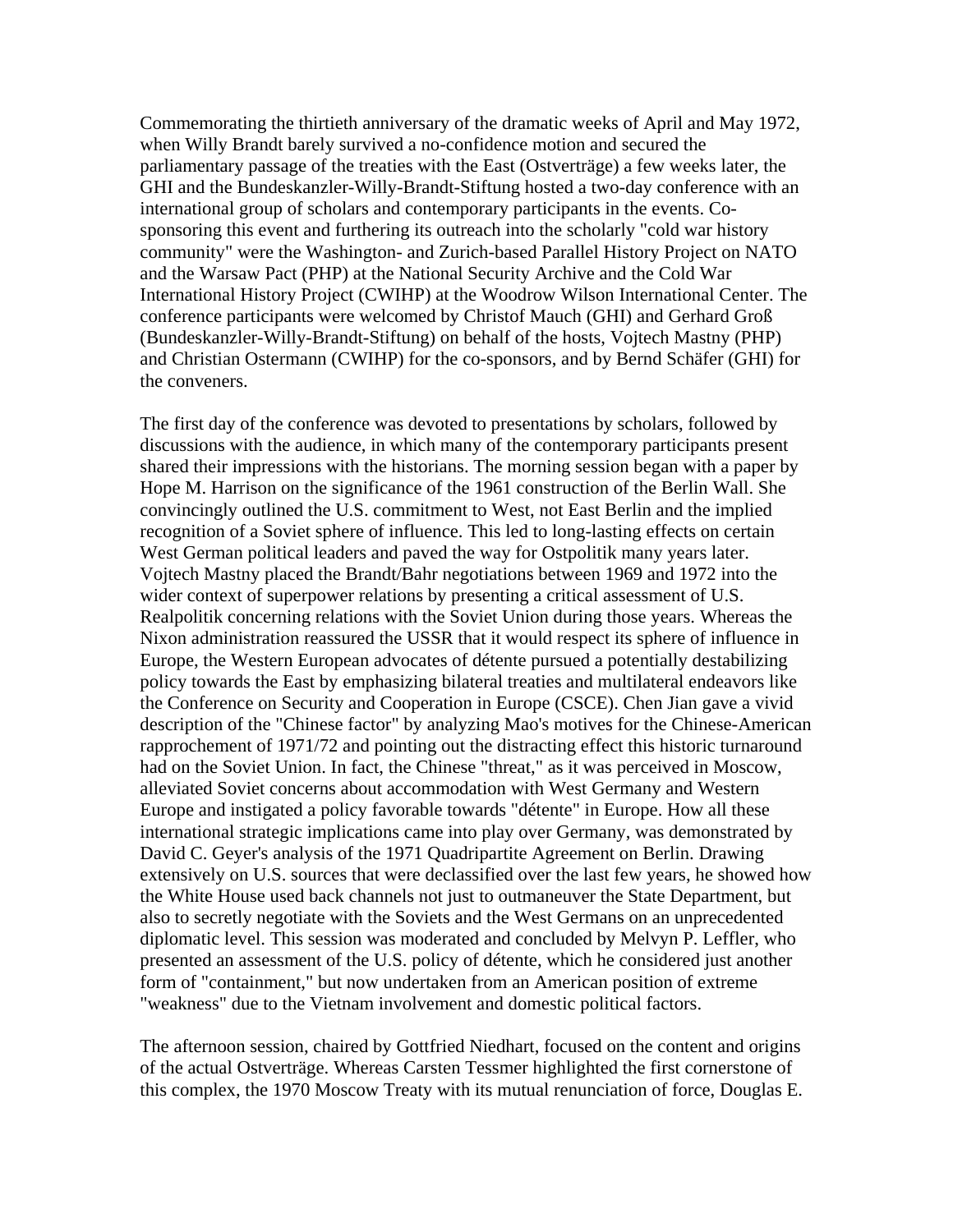Selvage discussed the trials and tribulations of Warsaw's Wladyslaw Gomu·ka in his relations with East Berlin and Moscow since the early 1960s on the basis of Polish sources. The discriminations that the Poles were experiencing from their Western and Eastern neighbors, who were nominally their allies, finally pushed them into economic rapprochement with West Germany and the 1970 Warsaw Treaty in order to preserve precarious stability at home. Mary E. Sarotte had to cancel her appearance but forwarded her paper on "International Politics and the Basic Treaty," which was read to the audience. Sarotte credited Western policymakers with helping to ease the Cold War division of Europe by obtaining East German signatures on the Basic Treaty, thus skillfully playing upon public relations and, most of all, the Sino-Soviet conflict. Bernd Schäfer shed light on the intense domestic debate over Ostpolitik by focusing on the relationship between the CDU/CDU opposition parties and the Nixon administration. Stressing the "traditional friendship" between American governments and the CDU/CSU, Richard Nixon and Henry Kissinger sought to stay neutral on Bonn's partisan quarrels in public, even as they quietly hoped for a political alternative to Willy Brandt. In an ironic twist, however, in the end they needed Brandt's foreign policy success in order to pursue their agenda of Nixon's reelection. As a result, Bonn's opposition leader, Rainer Barzel, who had extremely close ties with U.S. officials, learned painful lessons in Washington's Realpolitik.

On the second day, an attentive audience enjoyed the privilege of listening to often revealing statements by former political actors on the Ostpolitik stage from West Germany, the Soviet Union, and the United States. David Binder, the Bonn Correspondent for the New York Times from 1967 to 1973, moderated the morning session and introduced Egon Bahr, Willy Brandt's chief negotiator of the treaties with Moscow, Warsaw, and East Berlin. Bahr gave a lively and personal overview of Ostpolitik from its beginnings in the 1960s all the way through German unification in 1989/90. Attending every session of the conference, he frequently enlightened participants with his insightful comments drawing on his wealth of experience in diplomatic negotiations. He was followed by Wjatscheslaw Keworkow, a retired general of the Committee for State Security (KGB) of the Soviet Union. In front of a an U.S. audience for the first time, this Russian participant, who long stayed out of the public spotlight for obvious reasons, discussed his mission as KGB chief Yuri Andropov's liaison to the Bonn government and Egon Bahr in the years after 1969. This secret channel between the Soviet and West German governments, which Moscow had established to bypass the parallel structures of official foreign ministry diplomacy, remained intact in different forms until 1990.

The German and Soviet perspectives were followed by four statements from former highranking officials in the competing Washington foreign-policy bureaucracies of the White House and the State Department. Opening the field was Helmut Sonnenfeldt, formerly Senior Staff Member at the National Security Council (NSC) and a close confidant of Henry Kissinger's in German as well as European and Soviet affairs. Unfortunately Martin J. Hillenbrand, former Assistant Secretary of State and Ambassador to Germany, had to cancel his participation. The State Department perspective on Ostpolitik and the inner tensions of the administration were vividly presented by James S. Sutterlin and